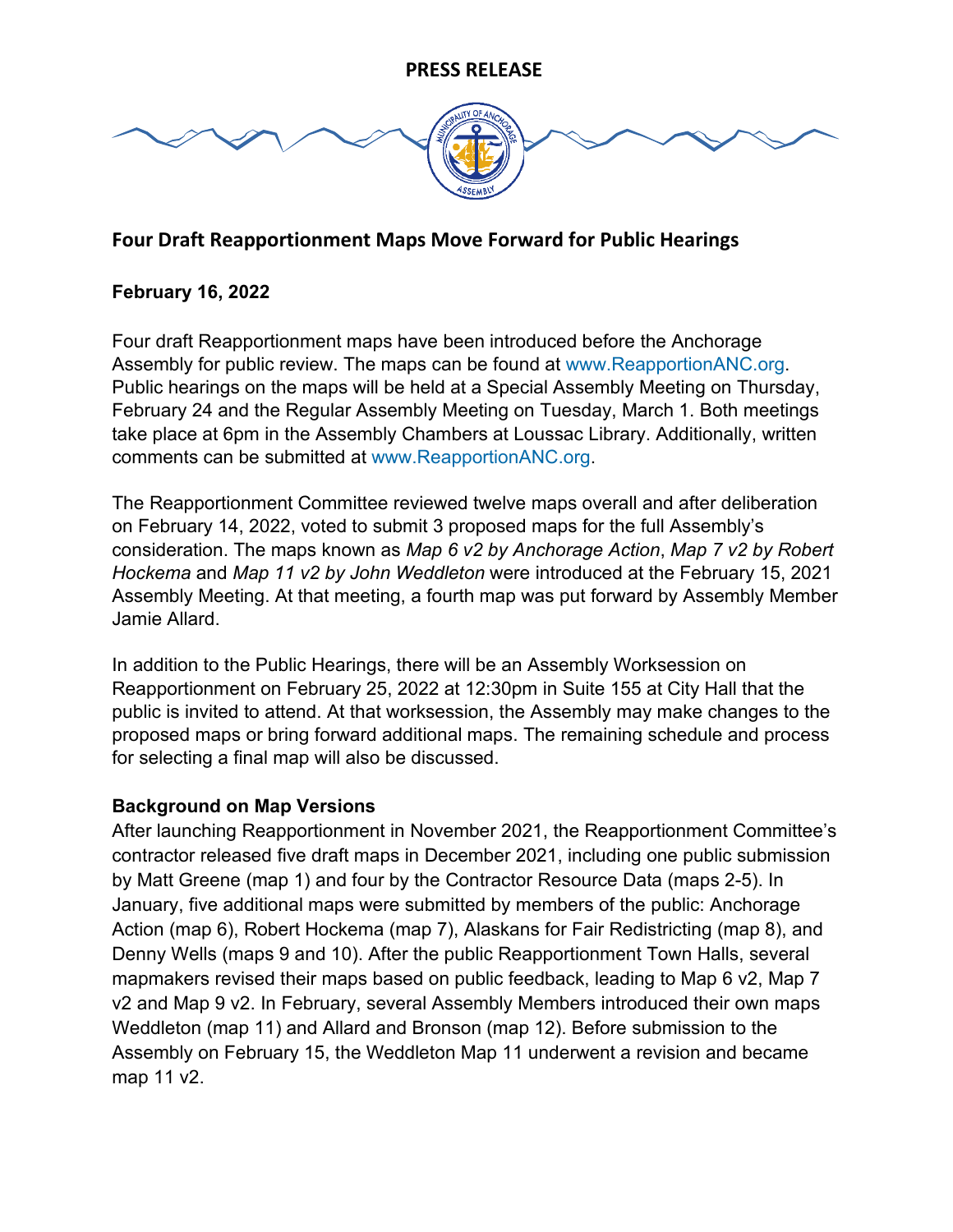## **PRESS RELEASE**

#### **Timeline and Public Outreach Process**

- The Reapportionment Committee was formed on September 9, 2021 and Assembly members were informed that work was being done on Anchorage Reapportionment.
- The Reapportionment Committee held public meetings on:
	- o October 12, 2021
	- o October 27, 2021
	- o November 10, 2021
	- o November 23, 2021
	- o December 9, 2021
	- $\circ$  January 6, 2022
	- $\circ$  January 28, 2022
	- $\circ$  February 9, 2022
	- $\circ$  February 14, 2022
- Community stakeholders were engaged through the following presentations, displays, constituent meetings and town halls:
	- o Nov 28, 2021: Alaska Black Caucus Community Conversation
	- o Dec 15, 2021: Federation of Community Councils
	- o Jan 5, 2022: Chugiak-Eagle River Chamber of Commerce
	- o Jan 10, 2022: Anchorage Chamber of Commerce
	- o Jan 25, 2022: Anchorage Assembly Regular Meeting
	- $\circ$  Jan 26, 2022: Virtual Town Hall
	- o Jan 27, 2022: In-Person Town Hall, Loussac Library
	- o Feb 3, 2022: In-Person Town Hall, Chugiak-Eagle River
	- $\circ$  Feb 5, 2022: Virtual Constituent Meeting on Reapportionment District 6, South Anchorage
	- $\circ$  Dec 2021- Feb 2022: various community councils by individual Assembly **Members**
	- $\circ$  Jan 2022: full-sized map displays were featured at all five locations of Anchorage Public Library and City Hall
- Public comments were collected through the following means:
	- o Online comment portal at [www.ReapportionANC.org](http://www.reapportionanc.org/)
	- o Questions and comments submitted through the Q&A at the public virtual town hall on January 26, 2022
	- o Written comments and a Q&A at public town halls on:
		- **January 27, 2022**
		- $\blacksquare$  February 3, 2022